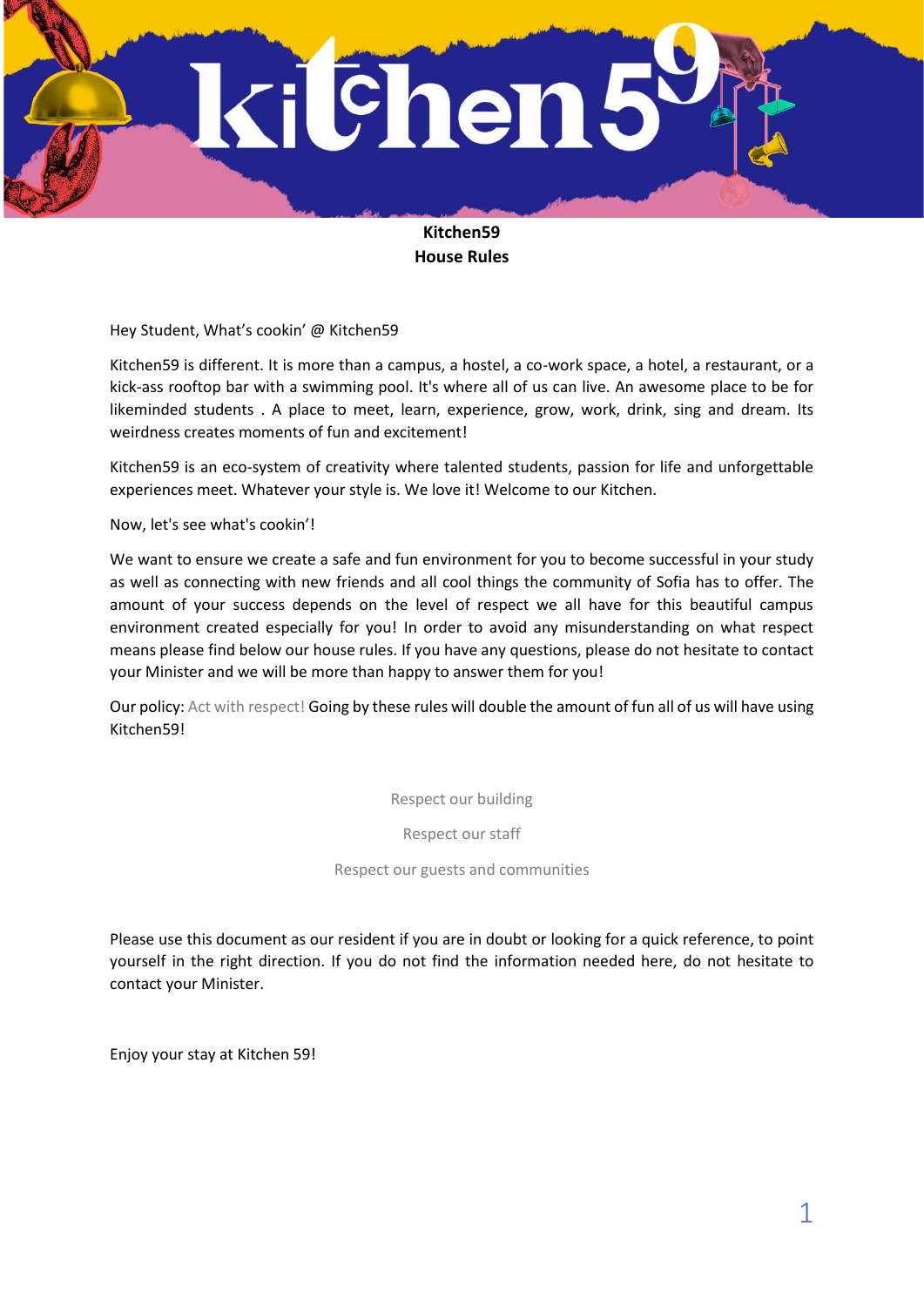## **Kitchen 59 House Rules**

### RECEPTION AVAILABILITY

Our reception is there for you 24/7. They will help with answering all of your basic questions and needs. But what is even cooler is the fact that you have a dedicated Minister of student affairs. (Y)our Minister is here to protect your interest while ensuring we all abide to our Act with Respect policy. Where we try to answer all questions and inquiries immediately please take into account, that occasionally, other matters might have priority.

### GUEST POLICY

We are required to register every guest, who stays at Kitchen59 overnight or as resident. This includes people who are accompanying our primary guests. People who are staying overnight in the hotel must consign their identification document to the reception in order to allow Kitchen59 to register them in its property management system.

Kitchen59 is entitled to charge the primary guest for additional costs related to the use of the services and facilities at Kitchen59, reserved to guests of the hotel, and used by the person who is accompanying them.

### PARTIES AND NOISE

Everyone likes to party. But we ask you to respect the privacy and desire for rest of other guests of Kitchen59 and its neighbors.

### Therefore:

SUNDAY to THURSDAY - No noise (Parties or Music) in the common areas, courtyard or garden of the hotel between 23:00 and 7:00

FRIDAY and SATURDAY - No noise (Parties or Music) in the common areas, courtyard or garden of the hotel between 01:00 and 7:00

If you have a planned celebration (ex.: Birthday, graduation, get together, etc.), please inform your Minister through a written request, at least one week prior to the event.

Guests are required to clean up any garbage which they or their accompanying guest(s) leave behind. In case of non-compliance Kitchen59 will charge the cleaning cost to anyone of the identified guests in that party. We have 24/7 security cameras available on site. Complaints from guests, neighbors and staff are registered and documented according to our 'You're in or You're out' procedure. Exceptions for pre-approved parties by the General Manager apply.

### EMERGENCY EXITS

For the safety of all guests at Kitchen59, it is not allowed to store any personal items or belongings near or in the stairways or corridors of the hotel. Emergency routes, corridors and exits must remain clear at all times. Use of emergency exit doors is strictly prohibited in non-emergency situations.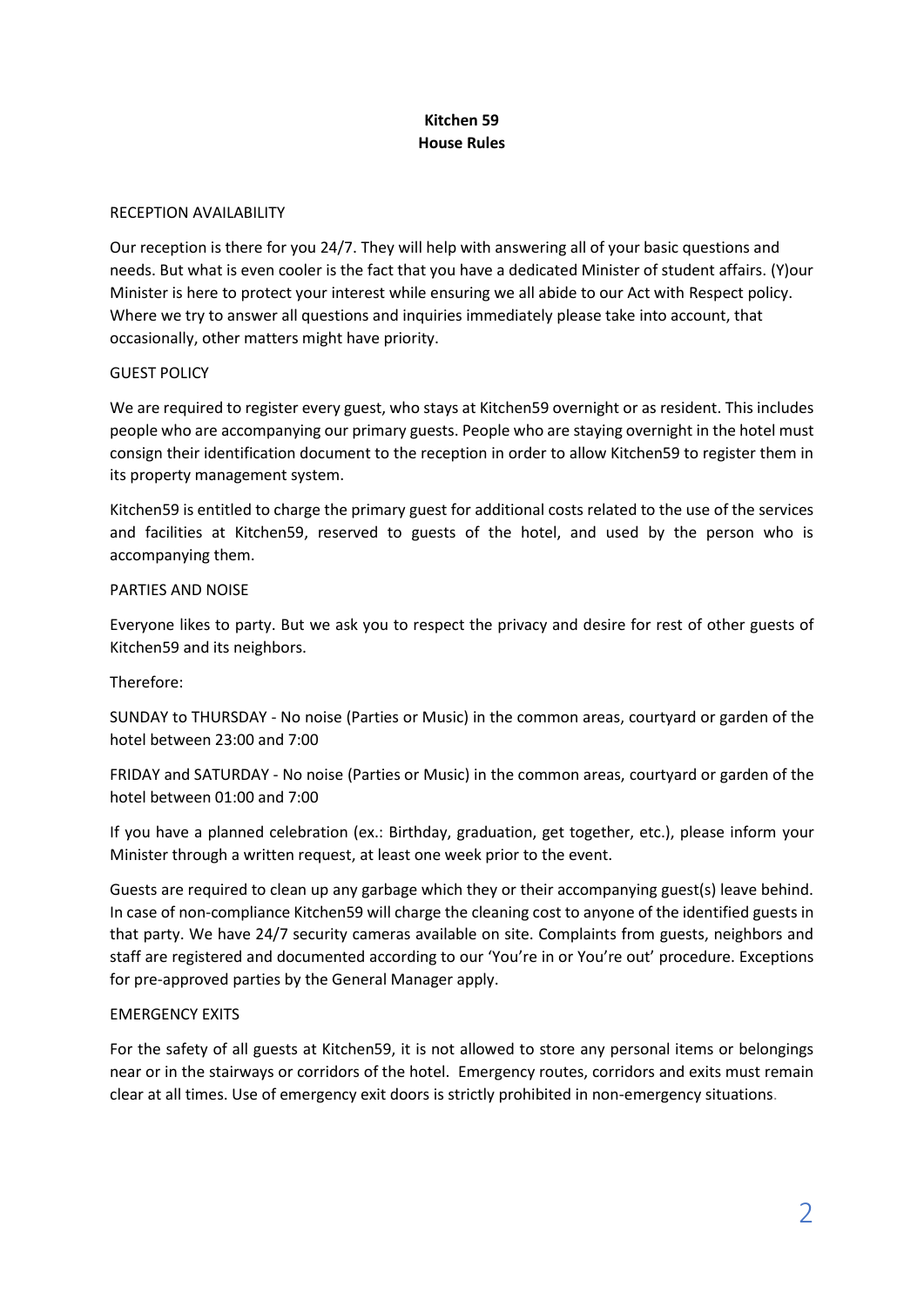### SMOKING

Smoking in Kitchen59 is prohibited. If you want to have a cigarette, please use the designated areas for this purpose, if you cannot find them, you can always ask a member of our staff to point you to them.

Anyone caught smoking inside Kitchen59 at a non-designated smoking area will receive an official warning and a BGN 300 charge. If guests continue to violate our smoking policy or manipulate and/or obstruct our smoking detector their stay at Kitchen59 will be terminated immediately and their deposit and remaining credits will be forfeited while the payment obligation for the duration of the confirmed reservation will remain without exception.

### FIRE ALARM

Please be careful with the fire alarm system and refer to the instructions provided in your room. Kitchen59 takes no responsibility for the costs of fire alarms set off by illegal burning of candles, illegal smoking, or the manipulation of the smoke detectors by any person. All expenses resulting from a false alarm will be billed to the tenant

### ILLEGAL SUBSTANCES, DRUGS & WEAPONS

Bringing illegal substances, drugs and weapons into the hotel is strictly forbidden and will lead to immediate eviction and termination of lease or hotel agreement. In such case the payment obligation for the duration of the confirmed reservation will remain without exception. Kitchen59 will inform and notify the proper authorities.

#### RESPECT TO OTHER GUESTS AND STAFF

Please ensure that you treat with respect all members of staff and your fellow guests and residents. Kitchen59 is a safe and friendly environment, where everybody should be treated with the same level of respect. We have zero tolerance for use of violence or intimidation.

### KEYS

We have provided for you an electronic key on your mobile phone, to enter your room. In case you wish to receive an electronic keycard please notify the reception immediately. The cost for such key is BGN 20 a piece. Any copy to replace a lost key is BGN 20.

#### BIKES

We provide a bike sharing facility for all students and guests which, in case of usage, only requires you to register for an insurance. Please check the bike for damage immediately and report such damage within 20 minutes to the hotel reception or your Minister.

#### GYM

We have no designated Gym area, but we know a thing or two about staying healthy in a compact and smart way! If you wish to use yoga-mats, a T-Rex, Booty resistance hip bands, pull rope resistance bands or just simply a jumping rope please inform our reception, or your minister and we will be happy to provide them to you for free.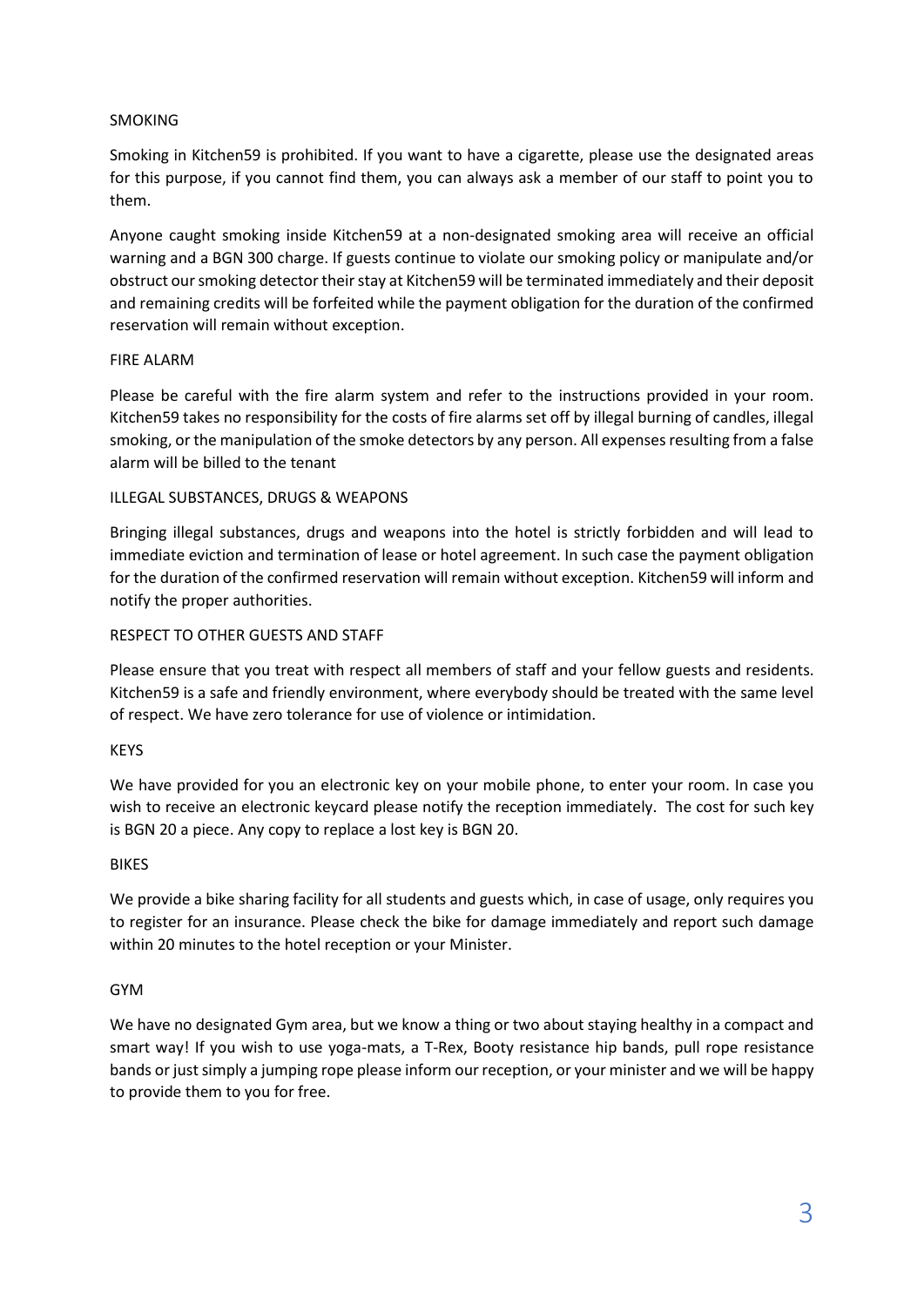### ROOFTOP AND LOBBY

The lobby and rooftop of Kitchen59 are open 7 days a week from 8:00- 00.00 (01.00 on Friday and Saturday). These areas are available for all guests and residents of Kitchen59 and their accompanying guests. Please keep it clean and use furniture and equipment with respect.

### POOL

Access to a kickass Pool and Pool deck is included in your stay. The pool opens from 06:30 until 00:00(01:00 on Friday and Saturday). Sunbeds can be rented at BGN 30 a day or BGN 20 for ½ a day. Saturday's and Sunday's as well as official bank holidays pool access is granted until 13:00 or after 21:00

### COMMON AREA

The common area is available to all 24/7. Please respect the area, so it remains a pleasant and fun place to be, after you leave. Keep the space clean and inform us of any damages. This area is monitored by CCTV. Occasionally the room is used for events or workshops however this is communicated to you through our Minister in due time.

### SHARED KITCHEN

The professional kitchen is available to all 24/7. Please respect the area, so it remains a pleasant and fun place to be, after you leave. Keep the space clean and inform us of any damages. This area is monitored by CCTV.

### ROOM

Like your mama we ask you to keep your room tidy and neat. That's why she loves us! It is not allowed to apply nails, screws, duct-tape etc. on the walls, floors and ceilings in your room. However, if you have something really important for you, that you need to put on the wall, please position it on the cork board which we have specifically designed for you. It is also not allowed to remove the fixed furniture in the room. If you decide to use candles, incense sticks, additional furnishings, please refer to the fire safety instructions. Please do not display any objects on the windows (Flags, posters, pictures etc.). Any decoration on the windows, has to be removed immediately. Monthly room cleaning and linen change is included in your rate however announced weekly inspections by the Minister and General manager are conducted to ensure the property remains in an excellent condition as well as to ensure we can capture any urgent maintenance need which you might have overlooked. We do offer additional cleanings at a very competitive rate which might be very convenient for you to make use of.

### MAIL AND PACKAGES

Mails and packages that are delivered to the reception, will be sorted and distributed the night after delivery. Please, in order to make our job easier, always indicate your room number, in your address when you register somewhere or when you order something. Mail or packages that have no number in the address will be delayed in delivery, have to be opened without your presence or may end up in the box for unsorted mail. Any illegal substances over mail are part of our illegal substances policy.

Kitchen 59 will keep mail and packages for guests that have left for 3 weeks after receipt of the mail/package. After 3 weeks the mail will be returned to sender, unless specifically stated otherwise by you. So, if you are expecting a mail/package and you are away for more than three weeks, please inform your Minister by email, so we can keep your parcel.